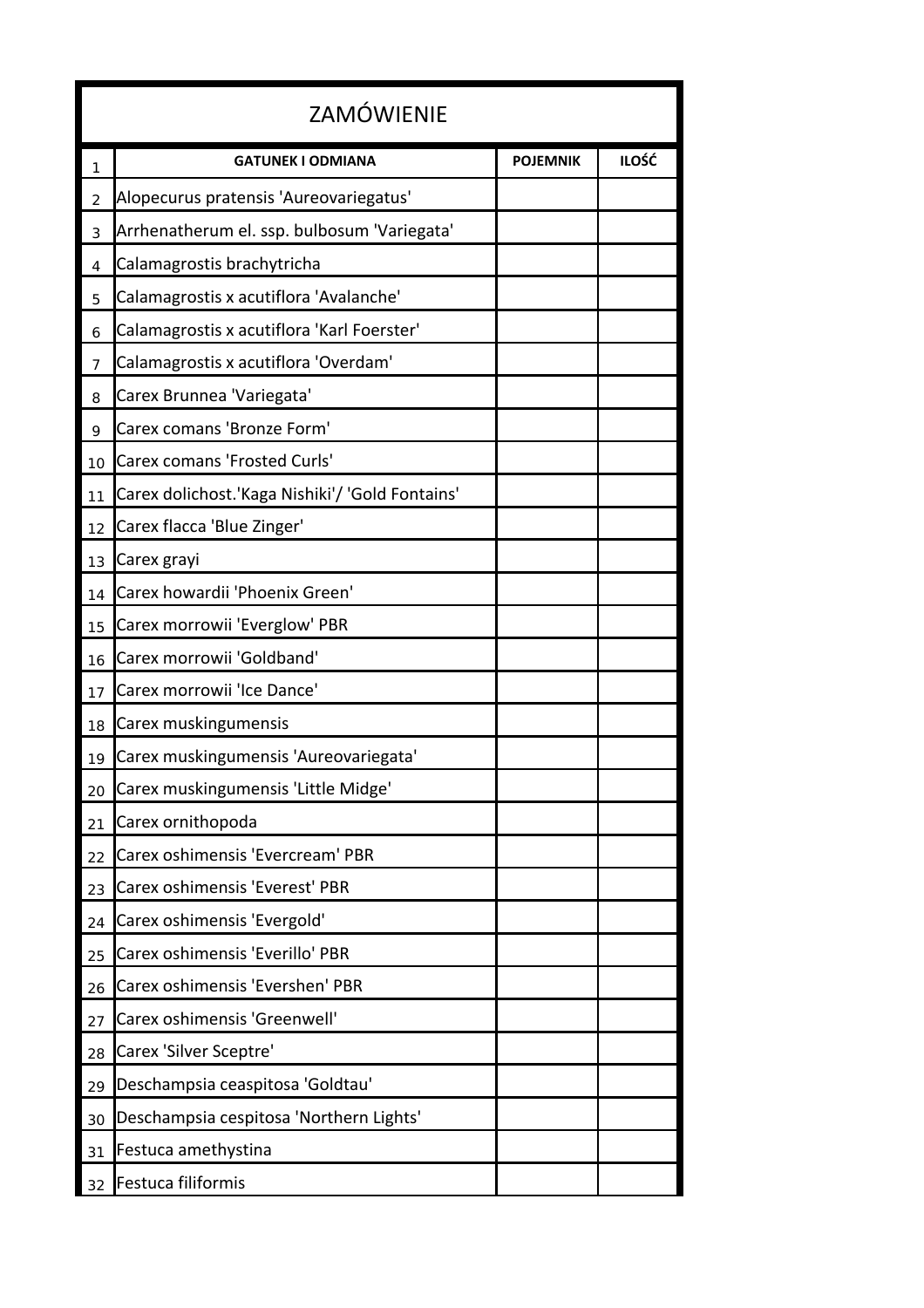| 33 | Festuca gautieri                       |  |
|----|----------------------------------------|--|
| 34 | Festuca gautieri 'Pic Carlit'          |  |
| 35 | Festuca glauca 'Elijah Blue'           |  |
| 36 | Festuca glauca 'Intense Blue' PBR      |  |
| 37 | Festuca glauca 'Sunrice' PBR           |  |
| 38 | Festuca mairei                         |  |
| 39 | Holcus mollis 'Jackdaws Cream'         |  |
| 40 | Imperata cylindrica 'Red Baron'        |  |
| 41 | Koeleria glauca 'Coolio'               |  |
| 42 | Leymus arenarius 'Blue Dune'           |  |
| 43 | Luzula pilosa 'Igel'                   |  |
| 44 | Miscanthus giganteus                   |  |
| 45 | Miscanthus giganteus 'Aligator' PBR    |  |
| 46 | Miscanthus sinensis                    |  |
| 47 | Miscanthus sinensis 'Adagio'           |  |
| 48 | Miscanthus sinensis 'Blütenwunder'     |  |
| 49 | Miscanthus sinensis 'David'            |  |
| 50 | Miscanthus sinensis 'Dronning Ingrid'  |  |
| 51 | Miscanthus sinensis 'Etincelle'        |  |
| 52 | Miscanthus sinensis 'Ferner Osten'     |  |
| 53 | Miscanthus sinensis 'Flamingo'         |  |
| 54 | Miscanthus sinensis 'Gracillimus'      |  |
| 55 | Miscanthus sinensis 'Graziella'        |  |
| 56 | Miscanthus sinensis 'Kleine Fontane'   |  |
| 57 | Miscanthus sinensis 'Little Miss' PBR  |  |
| 58 | Miscanthus sinensis 'Little Zebra' PBR |  |
| 59 | Miscanthus sinensis 'Malepartus'       |  |
| 60 | Miscanthus sinensis 'Memory'           |  |
| 61 | Miscanthus sinensis 'Morning Light'    |  |
| 62 | Miscanthus Sinensis 'Pünktchen'        |  |
| 63 | Miscanthus sinensis 'Red Arrow'        |  |
| 64 | Miscanthus sinensis 'Red Chief'        |  |
| 65 | Miscanthus sinensis 'Roter Pfeil'      |  |
| 66 | Miscanthus sinensis 'Sirene'           |  |